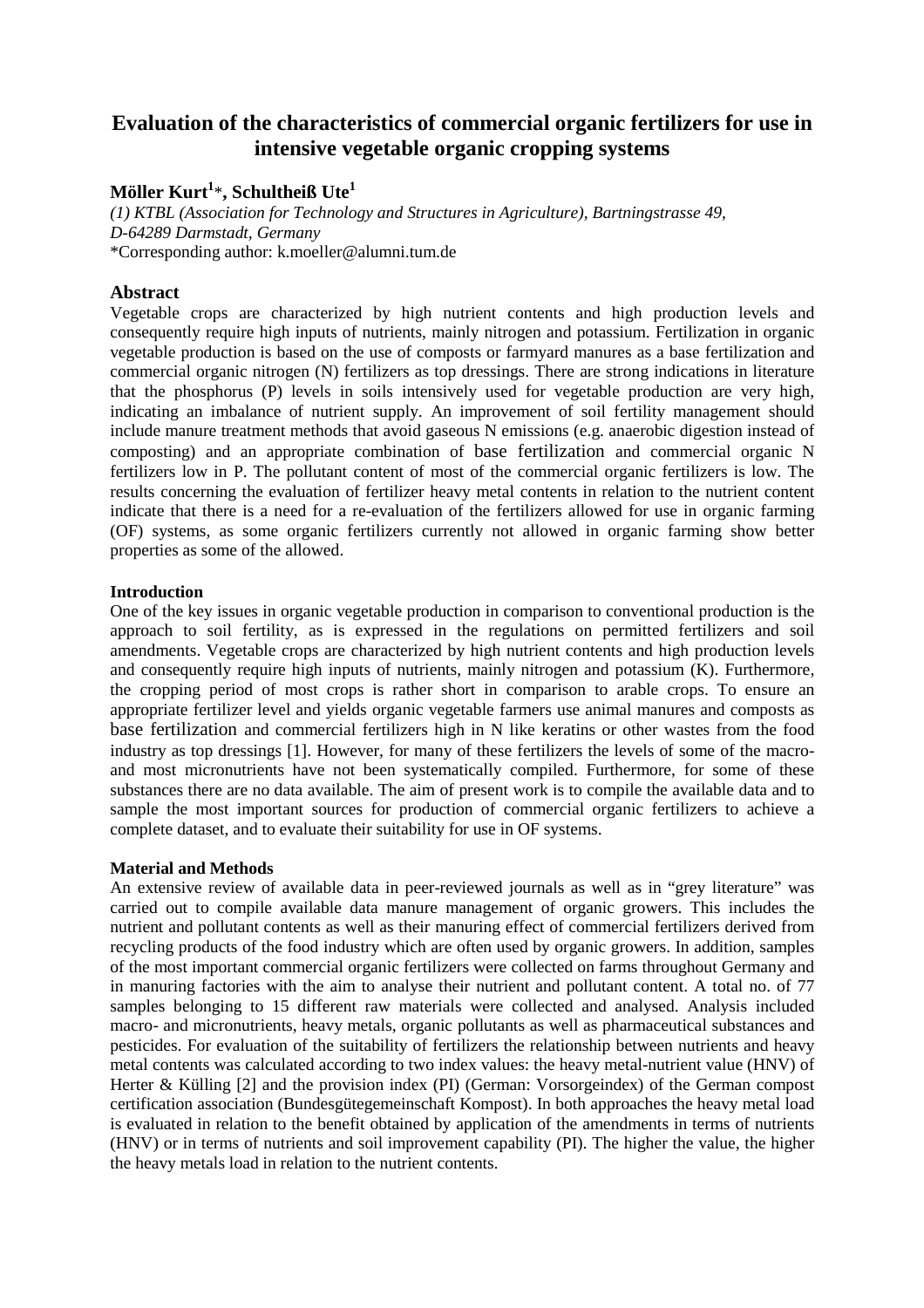## **Results and Discussion**

The current strategy of most organic vegetable farmers very often leads to high N and P surpluses and strong increase of soil P levels [1, 3]. A strong increase of soil P content especially occurs in soils under organic greenhouse production. The main reasons are the very high fertilizer inputs and the unbalanced nutrient composition of manures and composts used as base fertilization in comparison to vegetable crops. The N:P ratio of vegetables ranges between 5.5 and 6.0 to 1, the N:P ratio of usually used solid farmyard manure and compost base fertilizers ranged between 2.5 and 4.5 (Table 1). Furthermore, the long term N availability from composts ranged between 40 and 60 % of the applied N amounts, while the long term P availability of all amendments is close to 100 %, increasing the unbalance between N and P. Therefore, current management strategies based on the use of composted materials are neither efficient nor sustainable in terms of a balanced nutrient supply of intensive vegetable cropping systems.

| muca (1 1) of sciecticu dasc ici unizers     |      |      |      |      |      |                          |           |      |      |            |      |
|----------------------------------------------|------|------|------|------|------|--------------------------|-----------|------|------|------------|------|
|                                              | n    | DM   | N    | P    | K    | S                        | <b>OM</b> | C: N | N: P | <b>HNV</b> | PI   |
| Green waste<br>$\text{compact}^{1}$          | 1061 | 62.6 | 1.15 | 0.22 | 0.85 | $\overline{\phantom{0}}$ | 36.9      | 19.6 | 5.2  | 0.72       | 8.22 |
| Household compost $1,2$ )                    | 978  | 64.5 | 1.45 | 0.31 | 0.98 |                          | 39.5      | 15.5 | 4.7  | 0.53       | 6.34 |
| Household compost $^{1,3)}$                  | 756  | 64.0 | 1.53 | 0.36 | 1.10 | $\overline{a}$           | 39.5      | 15.9 | 4.3  | 0.69       | 9.74 |
| Champignon substrate                         | 14   | 36.8 | 1.30 | 0.60 | 2.03 | 1.04                     | 62.1      | 34.2 | 2.3  | 0.24       | 4.23 |
| Poultry manure                               | 49   | 56.5 | 5.33 | 1.73 | 2.31 | 0.48                     | 78.5      | 6.0  | 3.1  | 0.15       | 9.50 |
| Poultry litter                               | 77   | 76.3 | 4.51 | 1.90 | 2.61 | 0.56                     | 72.1      | 7.9  | 2.7  | 0.66       | 6.80 |
| Dairy solid farmyard<br>manure               | 29   | 24.5 | 2.04 | 0.73 | 2.38 | 0.20                     | 78.9      | 15.5 | 2.8  | 0.13       | 2.70 |
| Digestate dedicated<br>energy $crops^{1,2)}$ | 85   | 6.77 | 8.11 | 1.45 | 6.45 | $\overline{\phantom{0}}$ | 70.3      | 5.5  | 5.6  | 0.14       | 1.96 |
| Digestate household<br>waste $^{1,2)}$       | 64   | 12.0 | 4.47 | 0.68 | 3.24 | $\overline{a}$           | 58.1      | 8.6  | 6.6  | 0.19       | 3.00 |
| Digestate household<br>waste $^{1,3)}$       | 719  | 5.2  | 12.1 | 1.17 | 4.31 | $\overline{a}$           | 59.5      | 3.9  | 7.4  | 0.12       | 1.84 |
| Digestate food waste <sup>3)</sup>           | 97   | 3.34 | 16.3 | 2.21 | 4.49 | 0.86                     | 56.5      | 2.1  | 7.7  | 0.06       | 1.30 |

**Table 1: Nutrient content (% DM), C:N ratio, N:P ratio, heavy metal-nutrient value (HNV) and provision index (PI) of selected base fertilizers** 

<sup>1)</sup> Nutrient and heavy metal data provided by the German certification association for composts and digestates (Bundesgütegemeinschaft Kompost). 2) With certification for use in OF systems according to EU regulation 889/2008. <sup>3)</sup> Not allowed for use in OF systems according to EU regulation 889/2008. Abbreviations:  $n - data$ size; DM – dry matter, N – nitrogen, P – phosphorus, K – potassium, S – sulphur, OM – organic matter, C:N – C:N ratio, N:P – N:P ratio, HNV – heavy metal nutrient value, PI – provision index.

Three approaches are available in OF systems to overcome these shortcomings:

- 1) Increase of the cropping of legume crops to increase the N-Inputs via biological N<sub>2</sub>-fixation.
- 2) Less use of composted base fertilizers rich in P increasing the use of commercial organic N fertilizers low in P (e.g. keratins), meaning a more targeted combination of base fertilizer and top dressings.
- 3) Replacement of composting as treatment of manures for base fertilization by anaerobic digestion (AD): AD is carried out in closed systems avoiding unproductive gaseous N losses, leading to a digestate as a manure with a balanced N:P ratio (Table 1). Furthermore, the long term N availability of digestates ranged between 70 and 80 %, leading to a decrease of the demand for N supplements via commercial organic N fertilizers to achieve adequate yields.

The combination of a higher N:P ratio and a higher N-efficiency with digestate application should lead to a more balanced nutrient supply via base fertilizers in terms of a balanced crop N:P supply in comparison to composts.

Nitrogen is one of the most difficult nutrients to manage in organic vegetable production systems. In OF approx. 50 different organic materials are used as N sources for fertilization to meet the high crop N-demand. The main challenges are to predict the N release from fertilizers to synchronize crop N demand and soil N supply and to select commercial N fertilizers which complements the nutrient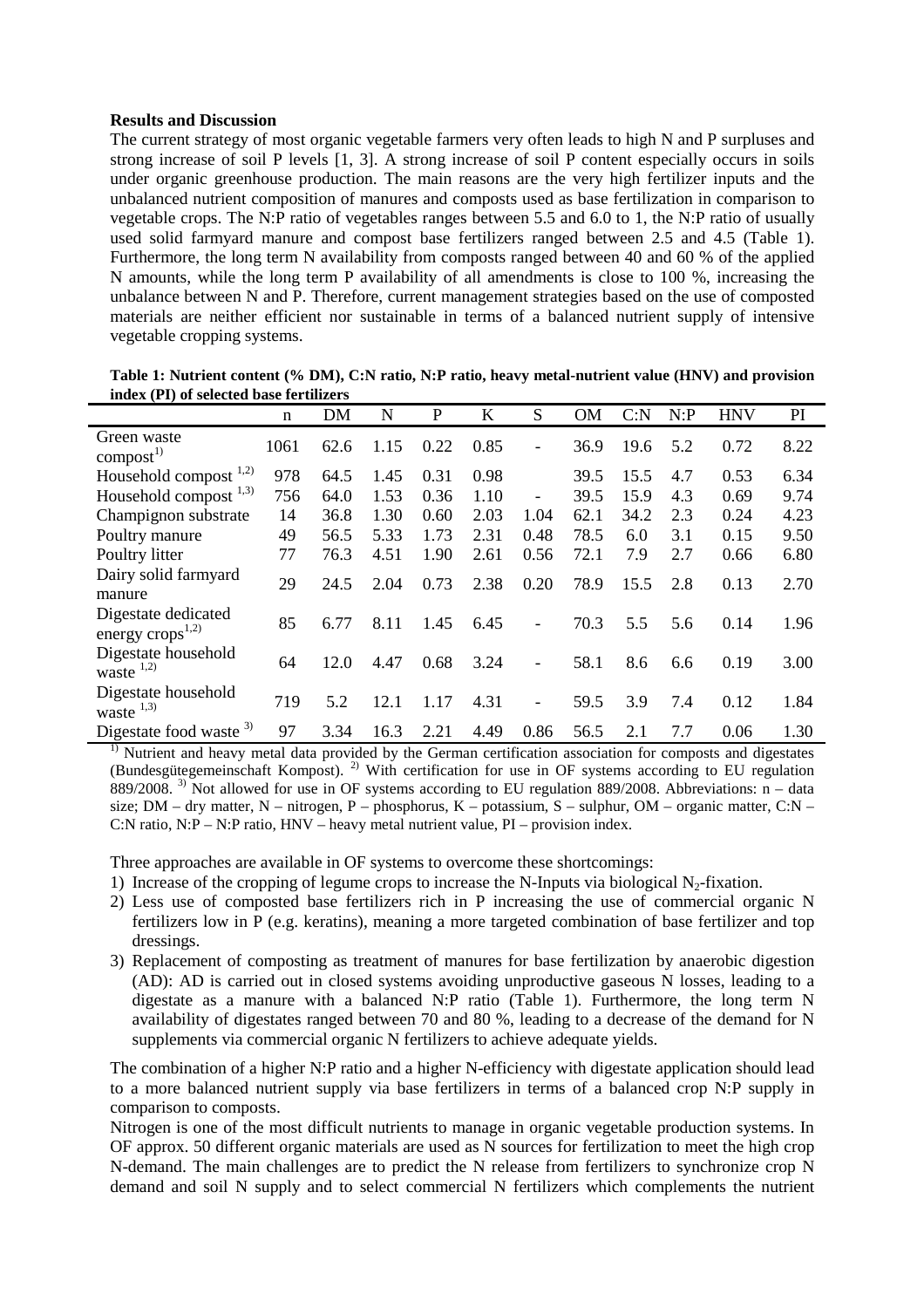composition of the base fertilizers, also in relation to the nutrient status and fertility level of the soil. The prediction of the N release of organic N fertilizers is very challenging, as N mineralization is influenced by many factors, including the composition of the manure itself, environmental and soil conditions. In farm manures assessment of the N release is usually carried out based on the ammonium content of the manure. However, many commercial organic N fertilizers are characterised by a high N release in spite of the fact of absence or low ammonium contents. Independently of the ammonium content of manures, the C/N ratio of fertilizers is usually related to the amounts of N released in the year of fertilizer application [4], as also shown in Figure 1. The data show a strong dependence of net N-release in the year of fertilizer application and the C/N ratio of the applied amendment. A deeper insight into the data shows that in field experiments the relative N fertilization effect is approx. 15 - 30 % higher than in incubation experiments (not shown). According to the results in Figure 1 appropriate N release are obtained only with N fertilizers with a C/N ratio  $\leq$  9 - 10.



**Figure 1: Relationship between C/N ratio and net N release (% of total applied N) in pot and incubation experiments (data compiled from many different experiments)** 

Another important characteristic of commercial organic fertilizers as a supplement of P rich composts is the ratio of the main nutrients N and P. With increasing N:P ratio rises the suitability as a supplement for P rich base fertilizers. Examples for organic fertilizers low in P are keratins, blood meal, etc. Not suited for use in organic vegetable farming are fertilizers high in P like meat and bone meal. Even fertilizers with a balanced N/P ratio (legume grains, alfalfa meal, and potato protein liquor) are not suited for use as a complement for P-rich composts (Table 2). The composition of the most common organic N fertilizers used in Germany is presented in Table 2.